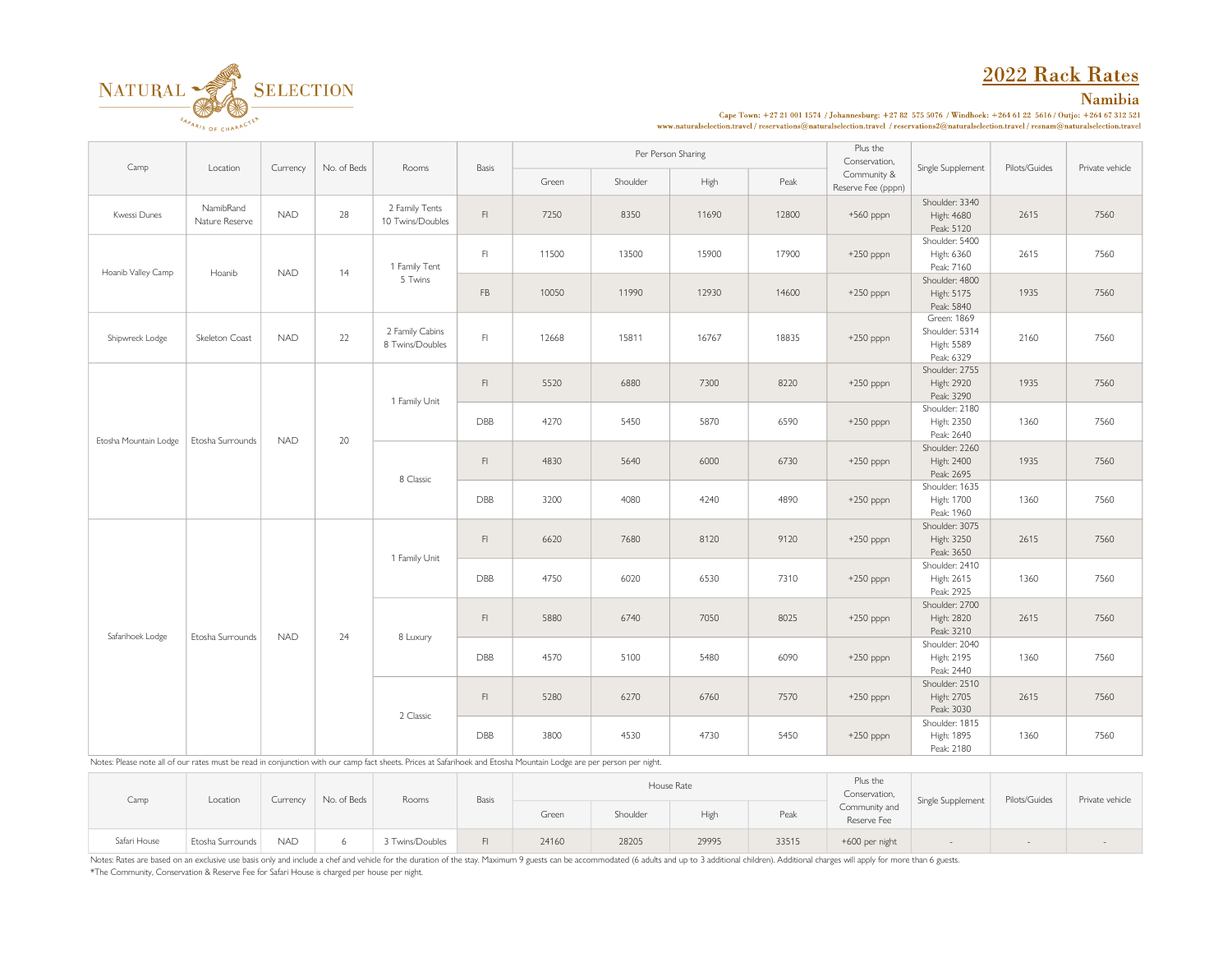

NAMIRIA Cape Town: +27 21 001 1574 / Johannesburg: +27 82 575 5076 / Windhoek: +264 61 22 5616 www.naturalselection.travel/reservations@naturalselection.travel/reservations2@naturalselection.travel/resnam@naturalselection.trave

**GREEN SEASON:** 10 January - 31 March<br>**SHOULDER SEASON:** 01 April - 30 June | 01 SHOULDER SEASON: 01 April - 30 June | 01 November - 19 December<br>
HIGH SEASON: 01 July - 31 July | 01 September - 30 September | **HIGH SEASON:** 01 July - 31 July | 01 September - 30 September | 20 December - 09 January 2023<br>**PEAK SEASON:** 01 August - 31 August | 01 October - 31 October 01 August - 31 August | 01 October - 31 October

FI (FULLY INCLUSIVE) INCLUDES: Accommodation, all meals & beverages, guest laundry, daily activities, airstrip transfers, expert guiding & VAT. FI (FULLY INCLUSIVE) EXCLUDES: Premium brand drinks, transfers between Hoanib Valley Camp & Shipwreck Lodge, NamibRand Nature Reserve park fees, Sossusvlei excursion from Kwessi Dunes, gratuities and fully comprehensive pe

DBB (DINNER, BED & BREAKFAST) INCLUDES: Accommodation, breakfast, dinner & VAT.

DBB (DINNER, BED & BREAKFAST) EXCLUDES: Lunch, local & premium brand drinks, guest laundry, daily activities, expert guiding, park entry fees, gratuities and fully comprehensive personal travel insurance.

FB (FULL BOARD) INCLUDES: Accommodation, all meals & beverages & VAT.

FB (FULL BOARD) EXCLUDES: Premium brand drinks, guest laundry, transfers between Fort Sesfontein & Hoanib Valley Camp and Hoanib Valley Camp & Shipwreck Lodge, daily activities, expert guiding, park entry fees, gratuities

Kwessi Dunes: The conservation, community and reserve fee NAD 190 per person per night and the NamibRand park fee of NAD 310 per person per night (50% for children under 12 and local guides) will be charged over and above This fee cannot be settled directly and will be invoiced by Natural Selection at the time of booking.

Included in these published rates is a conservation contribution, which is collected by Natural Selection Safaris on behalf of the Natural Selection Conservation Conservation Trust. The conservation contribution is separat

#### Conservation, Community and Reserve Fee

Over and above the 1.5% included in our turnover that is collected on behalf of the Natural Selection Trust for conservation work, Natural Selection have introduced a per person per night Conservation, Community and Reserv our areas of operation for protecting wildlife, wildlife habitat, supporting communities as well as managing reserves and concessions. Uses include anti-poaching patrols, wildlife monitoring, community upliftment and royal conservation education. The Conservation, Community and Reserve Fee is not applicable for children aged 0-5 years but does apply to children 6 years and older as well as pilots/guides.

#### Special Offers: Long Stay Special

Green season - Stay at any of our camps in Botswana or Namibia for 5 nights or more and receive a 20% discount off our published rates. Shoulder season - Stay at any of our camps in Botswana or Namibia for 6 nights or more and receive a 10% discount off our published rates.

Honeymoon Special:

Partner stays for 50% off at selected Natural Selection properties including Jack's Camp, San Camp, Meno a Kwena, Tuludi, Tuludi Sky Suite, Little Sable, and Skybeds in Botswana and Hoanib Valley Camp and Kwessi Dunes in N unlimited number of nights until 09 January 2023. Proof of marriage must be provided at the time of booking.

Special offers cannot be combined with any other offers. Terms & conditions apply.

| <b>ROAD TRANSFERS:</b><br>All transfer times are approximate |                    |                                                              |                 |             |                                                                       |                                                                                                                      |  |
|--------------------------------------------------------------|--------------------|--------------------------------------------------------------|-----------------|-------------|-----------------------------------------------------------------------|----------------------------------------------------------------------------------------------------------------------|--|
| From                                                         | 10                 | Duration                                                     | Rate            | Itinerary   | No. of guests                                                         | Notes                                                                                                                |  |
| Fort Sesfontein                                              | Hoanib Valley Camp | 2.5 hours                                                    | <b>NAD 1365</b> | One Way     | Per Person                                                            | Transfers included in the fully inclusive rate but not on a full board basis                                         |  |
|                                                              |                    |                                                              |                 |             |                                                                       | Transfers depart Fort Sesfontein for camp at 15h00 and depart camp for Fort Sesfontein at 09h00                      |  |
| Hoanib Valley Camp                                           | Shipwreck Lodge    | 6+ hours                                                     | <b>NAD 2700</b> | One Wav     | Per Person                                                            | Guests will be transferred in a lodge vehicle. Transfers are not included in the rate and will be quoted separately  |  |
| Hoanib Valley Camp                                           | Shipwreck Lodge    | 6+ hours                                                     | <b>NAD 5400</b> | One Wav     | Per Escort                                                            | A lodge vehicle will escort self-drive guests from Hoanib Valley Camp to Shipwreck Lodge.                            |  |
|                                                              |                    |                                                              |                 |             |                                                                       | Self-drive guests must travel in a 4x4 vehicle. Transfer are not included in the rate and will be quoted separately. |  |
| Mowe Bay                                                     | Shipwreck Lodge    | 2 hours                                                      | Included        | Return      | Per Person                                                            | Transfers depart Mowe Bay at 11h00 and 15h00 for Shipwreck Lodge and depart camp for Mowe Bay at 09h00.              |  |
|                                                              |                    |                                                              |                 |             |                                                                       | Any deviation from these transfer times will incur a private transfer cost of NAD 7560 per vehicle each way.         |  |
| Kwessi Dunes                                                 |                    | <b>NAD 556</b><br>One Way<br>Within a 50 km radius<br>$\sim$ |                 | Per Vehicle | Transfers further than 50 km please contact reservations for a quote. |                                                                                                                      |  |
|                                                              |                    |                                                              |                 |             | (max 6 guests)                                                        |                                                                                                                      |  |

When booked on a DBB basis any activities at Safarihoek or Etosha Mountain Lodge are charged at:  $\blacksquare$  All of our safari vehicles can accommodate 7 guests

| Please consult fact sheets for more information |            |     | - Parties of 6 or 7 will automatically get a private vehicle at no extra charge           |
|-------------------------------------------------|------------|-----|-------------------------------------------------------------------------------------------|
| - Morning game drive                            | <b>NAD</b> | 830 | - Families travelling with children up to the age of 10 are required to book and pay for  |
| - Afternoon game drive                          | <b>NAD</b> | 830 | We will credit or refund any private vehicle that has already been booked and paid for,   |
| - Night game drive                              | <b>NAD</b> | 830 | previous terms and conditions. Should guests wish to retain the private vehicle for their |
| - 1-3 Hour interpretive bush walk               | <b>NAD</b> | 530 | - We reserve the right to combine families with children up to the age of 10 (up to the   |
| - 3+ Hour interpretive bush walk                | <b>NAD</b> | 830 | - Private vehicles must be booked for the duration of a stay and are charged per night.   |
|                                                 |            |     |                                                                                           |

#### Kwessi Dunes: **CHILDREN:** CHILDREN: **CHILDREN:** CHILDREN: CHILDREN: CHILDREN: CHILDREN: CHILDREN: CHILDREN: CHILDREN: CHILDREN: CHILDREN: CHILDREN: CHILDREN: CHILDREN: CHILDREN: CHILDREN: CHILDREN: CHILDREN: CHILDREN: CHIL

- Sossusvlei excursion from Kwessi Dunes is NAD 2,250 per adult (normal child policy applies to activity rates) - Children 0 - 5 years accommodated free of charge, sharing with adults

- Bona fide escorts/tour leaders are charged 50% of the adult sharing rate (10+ full paying guests) in guest accommodation. Or the pilot/guide room can be booked, this room is basic, and only has a bed and bathroom. It does not have the same features or amenities as the guest's accommodation.

#### **ACTIVITIES:** PRIVATE VEHICLES:

- Parties of 6 or 7 will automatically get a private vehicle at no extra charge - We reserve the right to combine families with children up to the age of 10 (up to the maximum vehicle capacity.) - Families travelling with children up to the age of 10 are required to book and pay for a private vehicle. We will credit or refund any private vehicle that has already been booked and paid for, for families with children aged 10 - 12 where a private vehicle had to be booked per our previous terms and conditions. Should guests wish to retain the private vehicle for their family during their stay, the cost will remain unchanged.

- Price available on request for hot air ballooning, horse riding and scenic flight at Kwessi Dunes - Children 6 - 18 years charged 50% of the per person sharing adult accommodation rate per night (sharing with adults.)

- Stay 3 or more nights at Kwessi Dunes and receive a 50% discount on the Sossusvlei excursion from Kwessi Dunes - Children 6 - 18 years will be charged as per normal adult rates for any additional extras not included in o

- Guests 19 years and over charged full adult rate

TOUR LEADERS:  $\blacksquare$ 

Tuesday, 17 May 2022

By booking with Natural Selection you agree to acknowledge that you have read and accept our Standard Terms and Conditions